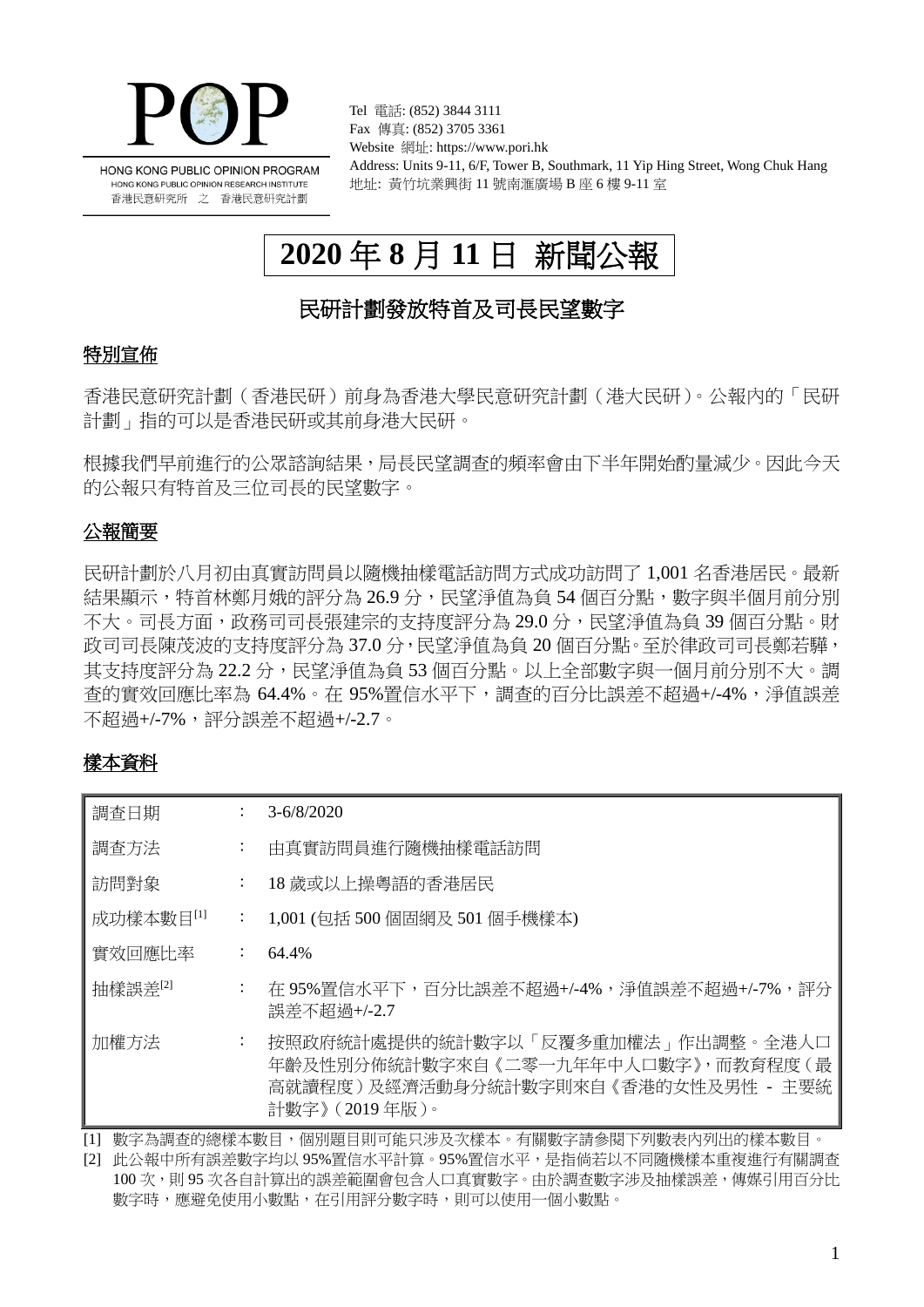### 最新數據

以下是特首林鄭月娥的最新民望數字:

| 調査日期        | 19-21/5/20 | 1-4/6/20 | 15-18/6/20 | $6 - 9/7/20$ | 20-24/7/20            | $3 - 6/8/20$    | 最新變化   |
|-------------|------------|----------|------------|--------------|-----------------------|-----------------|--------|
| 樣本數目        | 1,001      | 1,002    | 1,002      | 1,001        | 1,029                 | 1,001           |        |
| 回應比率        | 55.6%      | 64.3%    | 54.1%      | 52.4%        | 62.5%                 | 64.4%           |        |
| 最新結果        | 結果         | 結果       | 結果         | 結果           | 結果                    | 結果及<br>誤差       |        |
| 特首林鄭月娥評分    | 28.3       | 27.8     | 29.0       | 29.0         | 28.9                  | $26.9 + (-2.1)$ | $-2.0$ |
| 林鄭月娥出任特首支持率 | 19%        | 18%      | 22%        | 23%          | $18\%$ <sup>[3]</sup> | $19 + (-2%)$    |        |
| 林鄭月娥出任特首反對率 | 73%        | 72%      | 70%        | 69%          | 72%                   | $72 + (-3)$ %   | $+1\%$ |
| 支持率淨值       | $-54%$     | $-54%$   | $-48%$     | $-46%$       | $-53%$                | $-54 + (-5\%$   |        |

[3] 該數字與上次調查結果的差異超過在 95%置信水平的抽樣誤差,表示有關變化在統計學上表面成立。不過,變 化在統計學上成立與否,並不等同有關變化是否有實際用途或意義,而不同調查的加權方法亦可能有所不同。

以下是各問責司長的最新民望數字:

| 調查日期           |                        | 27/2-3/3/20 30/3-2/4/20 | $4 - 6/5/20$ | $1-4/6/20$ | $6 - 9/7/20$ | $3 - 6/8/20$    | 最新變化         |
|----------------|------------------------|-------------------------|--------------|------------|--------------|-----------------|--------------|
| 樣本數目           | 646-675                | 672-685                 | 574-609      | 562-655    | 524-596      | 503-655         |              |
| 回應比率           | 67.1%                  | 66.7%                   | 62.5%        | 64.3%      | 52.4%        | 64.4%           |              |
| 最新結果           | 結果                     | 結果                      | 結果           | 結果         | 結果           | 結果及誤差           |              |
| 政務司司長張建宗評分     | $26.1^{[4]}$           | $29.5^{[4]}$            | 30.1         | 30.6       | 29.9         | $29.0 + (-2.4)$ | $-0.9$       |
| 張建宗出任政務司司長支持率! | 13%                    | 16%                     | 17%          | 19%        | 19%          | $16 + (-3%)$    | $-3%$        |
| 張建宗出任政務司司長反對率  | 56%                    | $50\%$ <sup>[4]</sup>   | 49%          | 51%        | 52%          | $55 + (-4%)$    | $+4%$        |
| 支持率淨值          | $-42%$                 | $-34\%$ <sup>[4]</sup>  | $-32\%$      | $-32%$     | $-33%$       | $-39 + (-6%)$   | $-6\%$       |
| 財政司司長陳茂波評分     | $32.3^{[4]}$           | 32.4                    | 33.3         | 34.3       | 37.8         | $37.0 + (-2.5)$ | $-0.8$       |
| 陳茂波出任財政司司長支持率  | $22\%$ <sup>[4]</sup>  | 23%                     | 25%          | 26%        | 28%          | $26 + (-4%)$    | $-2\%$       |
| 陳茂波出任財政司司長反對率  | $50\%$ <sup>[4]</sup>  | 49%                     | 49%          | 47%        | 44%          | $46 + (-4%)$    | $+2\%$       |
| 支持率淨值          | $-28\%$ <sup>[4]</sup> | $-26%$                  | $-24%$       | $-21%$     | $-16%$       | $-20 + (-7%)$   | $-4\%$       |
| 律政司司長鄭若驊評分     | 16.7                   | 18.7                    | 20.2         | 18.7       | 20.3         | $22.2 + (-2.7)$ | $+1.9$       |
| 鄭若驊出任律政司司長支持率  | 8%                     | 7%                      | 8%           | 11%        | 10%          | $15 + (-3)$ %   | $+4\%^{[4]}$ |
| 鄭若驊出任律政司司長反對率! | 71%                    | 70%                     | 69%          | 72%        | 68%          | $67 + (-4%)$    |              |
| 支持率淨值          | $-64%$                 | $-63%$                  | $-61%$       | $-61%$     | $-57%$       | $-53 + (-7%)$   | $+5%$        |

[4] 該數字與上次調查結果的差異超過在 95%置信水平的抽樣誤差,表示有關變化在統計學上表面成立。不過,變 化在統計學上成立與否,並不等同有關變化是否有實際用途或意義,而不同調查的加權方法亦可能有所不同。

最新調查顯示,特首林鄭月娥的評分為 26.9 分,其支持率為 19%,反對率為 72%,民望淨值 為負54個百分點,全部數字與半個月前分別不大。

司長方面,政務司司長張建宗的支持度評分為 29.0 分,支持率為 16%,反對率為 55%,民望 淨值為負 39個百分點。財政司司長陳茂波的支持度評分為 37.0 分,支持率為 26%,反對率為 46%,民望淨值為負 20個百分點。至於律政司司長鄭若驊,其支持度評分為 22.2 分,支持率 為 15%,反對率為 67%,民望淨值為負 53 個百分點。司長的民望數字與一個月前分別不大。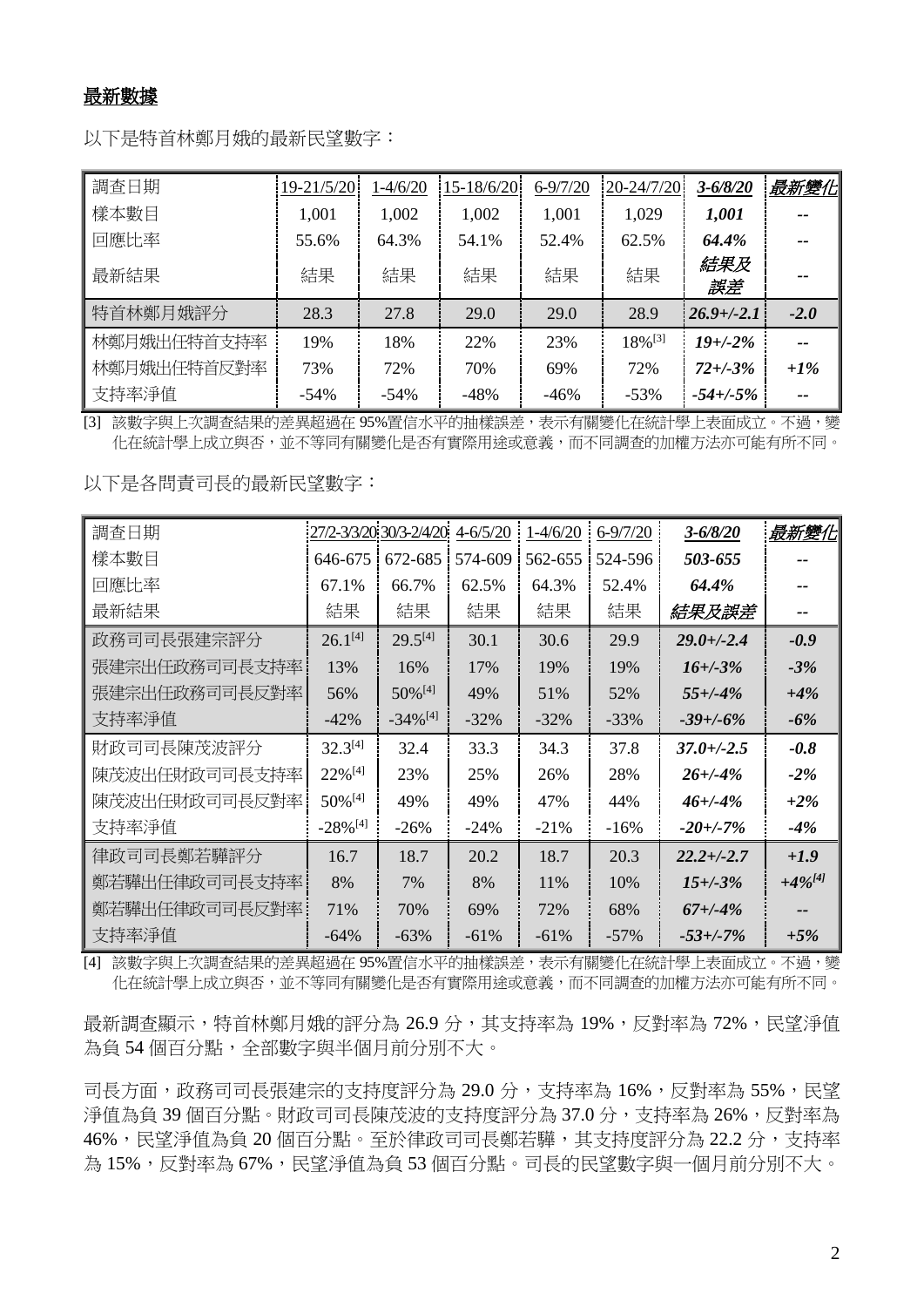## 民意日誌

民研計劃於 2007 年開始與慧科訊業有限公司合作,由慧科訊業按照民研計劃設計的分析方 法,將每日大事記錄傳送至民研計劃,經民研計劃核實後成為「民意日誌」。

由於本新聞公報所涉及的部分調查項目,上次調查日期為 6-9/7/2020,而今次調查日期則為 3-6/8/2020,因此是次公報中的「民意日誌」項目便以上述日期為依歸,讓讀者作出比較。以 涵蓋率不下 25%本地報章每日頭條新聞和報社評論計,在上述期間發生的相關大事包括以下事 件,讀者可以自行判斷有關事件有否影響各項民調數字:

| 6/8/20  | 香港新增 91 宗本地感染新冠肺炎個案                 |
|---------|-------------------------------------|
| 5/8/20  | 香港新增 82 宗本地感染新冠肺炎個案                 |
| 3/8/20  | 香港新增 80 宗本地感染新冠肺炎個案                 |
| 1/8/20  | 國家衛生健康委員會首批人員扺港                     |
| 31/7/20 | 政府押後立法會選舉一年                         |
| 30/7/20 | 12 名民主派人士被裁定立法會選舉提名無效               |
| 29/7/20 | 全日禁止堂食規定實施,不少人於街邊用膳                 |
| 28/7/20 | 香港大學校務委員會決定即時解僱戴耀廷                  |
| 27/7/20 | 政府收緊限聚令至2人並宣布全日禁止堂食                 |
| 26/7/20 | 香港新增 103 宗本地感染新冠肺炎個案                |
| 25/7/20 | 香港新增 126 宗本地感染新冠肺炎個案,逾百名確診者未能安排即時送院 |
| 24/7/20 | 美國國務卿蓬佩奧發表對華政策演說,中國要求美國關閉駐成都總領事館    |
| 23/7/20 | 香港新增 111 宗本地感染新冠肺炎個案                |
| 22/7/20 | 美國要求中國 72 小時內關閉駐休斯敦總領事館             |
| 22/7/20 | 香港新增 105 宗本地感染新冠肺炎個案                |
| 21/7/20 | 香港新增58宗本地感染新冠肺炎個案                   |
| 20/7/20 | 香港新增 66 宗本地感染新冠肺炎個案                 |
| 19/7/20 | 政府宣布部分公務員在家工作,市民在室内公共場所必須戴口罩        |
| 18/7/20 | 香港新增 60 宗本地感染新冠肺炎個案                 |
| 17/7/20 | 香港新增 50 宗本地感染新冠肺炎個案                 |
| 16/7/20 | 香港新增 63 宗本地感染新冠肺炎個案                 |
| 15/7/20 | 美國總統特朗普簽署《香港自治法案》                   |
| 14/7/20 | 香港新增 40 宗本地感染新冠肺炎個案                 |
| 13/7/20 | 政府收緊限聚令至4人並禁止晚市堂食                   |
| 12/7/20 | 香港新增 30 宗本地感染新冠肺炎個案                 |
| 11/7/20 | 香港新增 16 宗本地感染新冠肺炎個案                 |
| 10/7/20 | 香港新增 32 宗本地感染新冠肺炎個案                 |
| 9/7/20  | 香港新增 34 宗本地感染新冠肺炎個案                 |
| 8/7/20  | 香港新增 19 宗本地感染新冠肺炎個案                 |
| 7/7/20  | 香港新增9宗本地感染新冠肺炎個案                    |
| 6/7/20  | 政府刊憲公布國安法實施細則                       |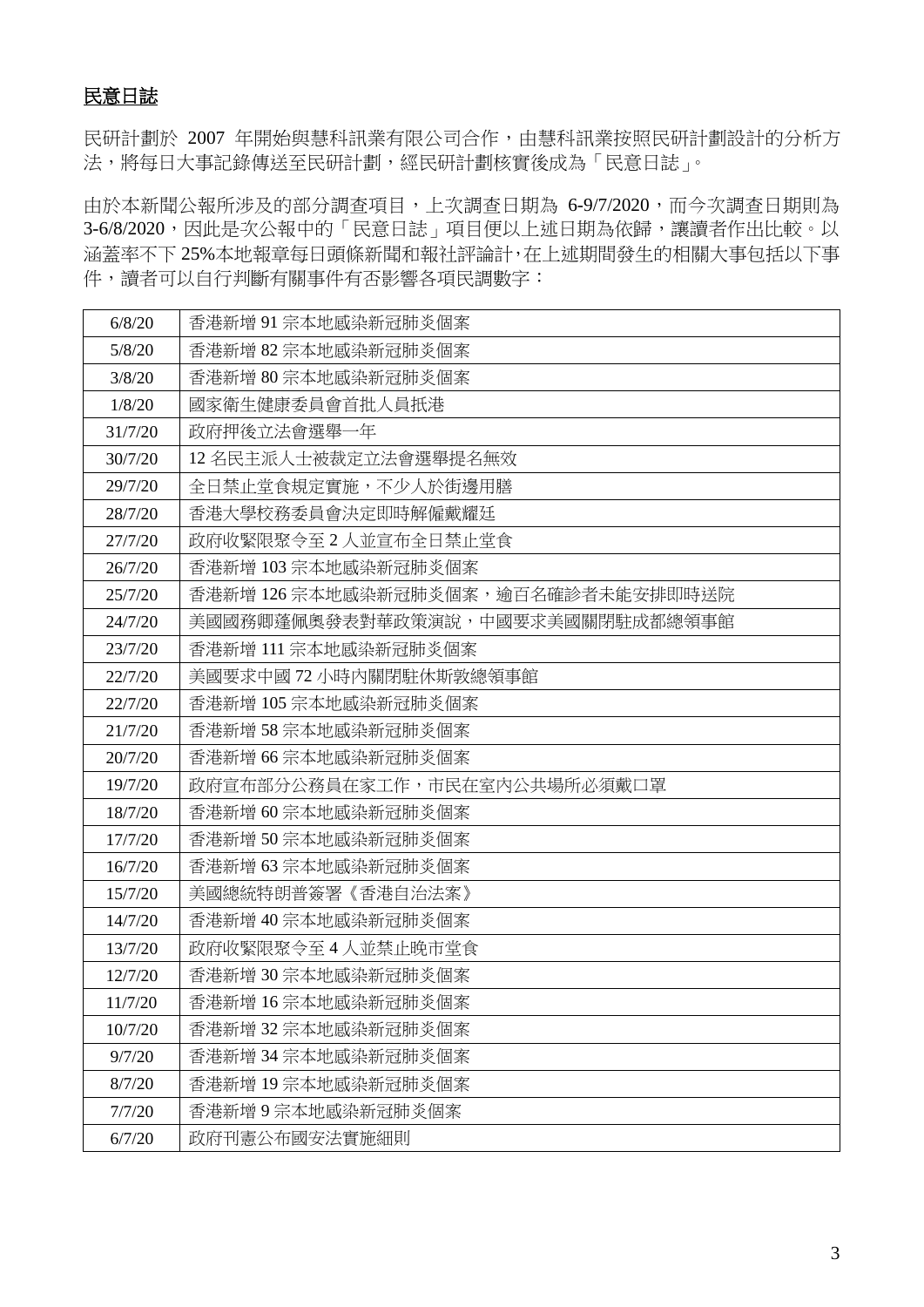## 數據分析

調查顯示,特首林鄭月娥的最新評分為 26.9 分,民望淨值為負 54 個百分點,數字與半個月前 分別不大。

司長方面,政務司司長張建宗的支持度評分為 29.0 分,民望淨值為負 39 個百分點。財政司司 長陳茂波的支持度評分為 37.0 分,民望淨值為負 20 個百分點。至於律政司司長鄭若驊,其支 持度評分為 22.2 分,民望淨值為負 53 個百分點。以上全部數字與一個月前分別不大。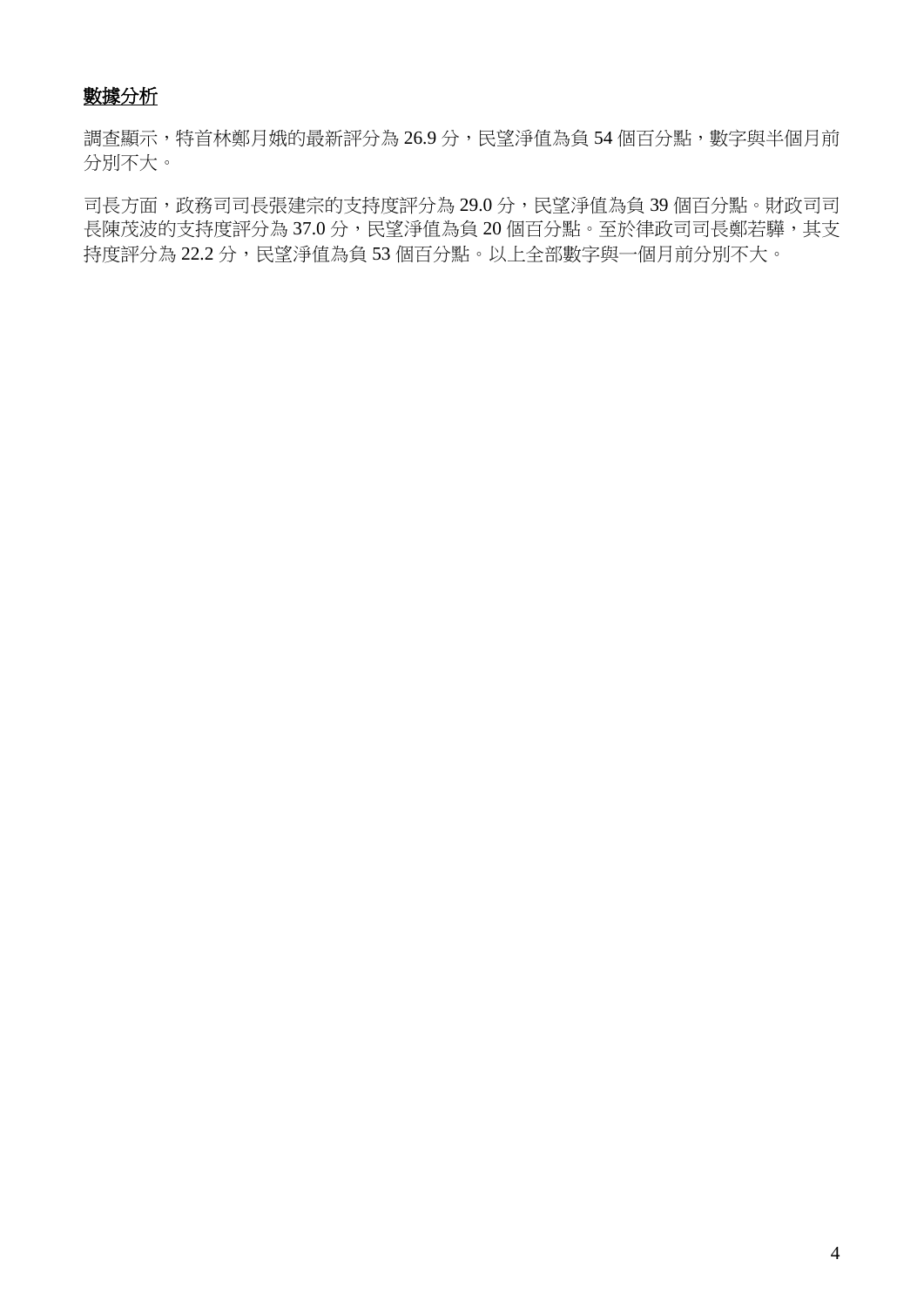

Tel 電話: (852) 3844 3111 Fax 傳真: (852) 3705 3361 Website 網址: https://www.pori.hk Address: Units 9-11, 6/F, Tower B, Southmark, 11 Yip Hing Street, Wong Chuk Hang 地址: 黃竹坑業興街 11 號南滙廣場 B 座 6 樓 9-11 室

## **Press Release on August 11, 2020**

## **POP releases popularity figures of CE and Secretaries of Departments**

### **Special Announcements**

The predecessor of Hong Kong Public Opinion Program (HKPOP) was The Public Opinion Programme at The University of Hong Kong (HKUPOP). "POP" in this release can refer to HKPOP or its predecessor HKUPOP.

According to the result of our public consultation conducted a while ago, the popularity survey of Directors of Bureaux will be thinned out from the second half of this year. Therefore, today's release only includes the popularity figures of CE and 3 Secretaries of Departments.

### **Abstract**

POP successfully interviewed 1,001 Hong Kong residents by a random telephone survey conducted by real interviewers in early August. Latest results show that the popularity rating of CE Carrie Lam now stands at 26.9 marks. Her net popularity is negative 54 percentage points. These figures have not changed much from half a month ago. As for the Secretaries of Departments, the support rating of CS Matthew Cheung is 29.0 marks and his net popularity is negative 39 percentage points. The support rating of FS Paul Chan is 37.0 marks and his net popularity is negative 20 percentage points. As for SJ Teresa Cheng, her support rating is 22.2 marks and her net popularity is negative 53 percentage points. All popularity figures above have not changed much from a month ago. The effective response rate of the survey is  $64.4\%$ . The maximum sampling error of percentages is  $+/-4\%$ , that of net values is +/-7% and that of ratings is +/-2.7 at 95% confidence level.

### **Contact Information**

| Date of survey                | $3 - 6/8/2020$                                                                                                                                                                                                                                                                                                                                                                                   |
|-------------------------------|--------------------------------------------------------------------------------------------------------------------------------------------------------------------------------------------------------------------------------------------------------------------------------------------------------------------------------------------------------------------------------------------------|
| Survey method                 | : Random telephone survey conducted by real interviewers                                                                                                                                                                                                                                                                                                                                         |
| Target population             | Cantonese-speaking Hong Kong residents aged 18 or above                                                                                                                                                                                                                                                                                                                                          |
| Sample size $[1]$             | 1,001 (including 500 landline and 501 mobile samples)                                                                                                                                                                                                                                                                                                                                            |
| Effective response rate       | $64.4\%$                                                                                                                                                                                                                                                                                                                                                                                         |
| Sampling error <sup>[2]</sup> | Sampling error of percentages not more than $+/-4\%$ , that of net values not<br>more than $+/-7\%$ and that of ratings not more than $+/-2.7$ at 95% conf. level                                                                                                                                                                                                                                |
| Weighting method              | : Rim-weighted according to figures provided by the Census and Statistics<br>Department. The gender-age distribution of the Hong Kong population came<br>from "Mid-year population for 2019", while the educational attainment<br>(highest level attended) distribution and economic activity status distribution<br>came from "Women and Men in Hong Kong - Key Statistics (2019)<br>Edition)". |

[1] This figure is the total sample size of the survey. Some questions may only involve a subsample, the size of which can be found in the tables below.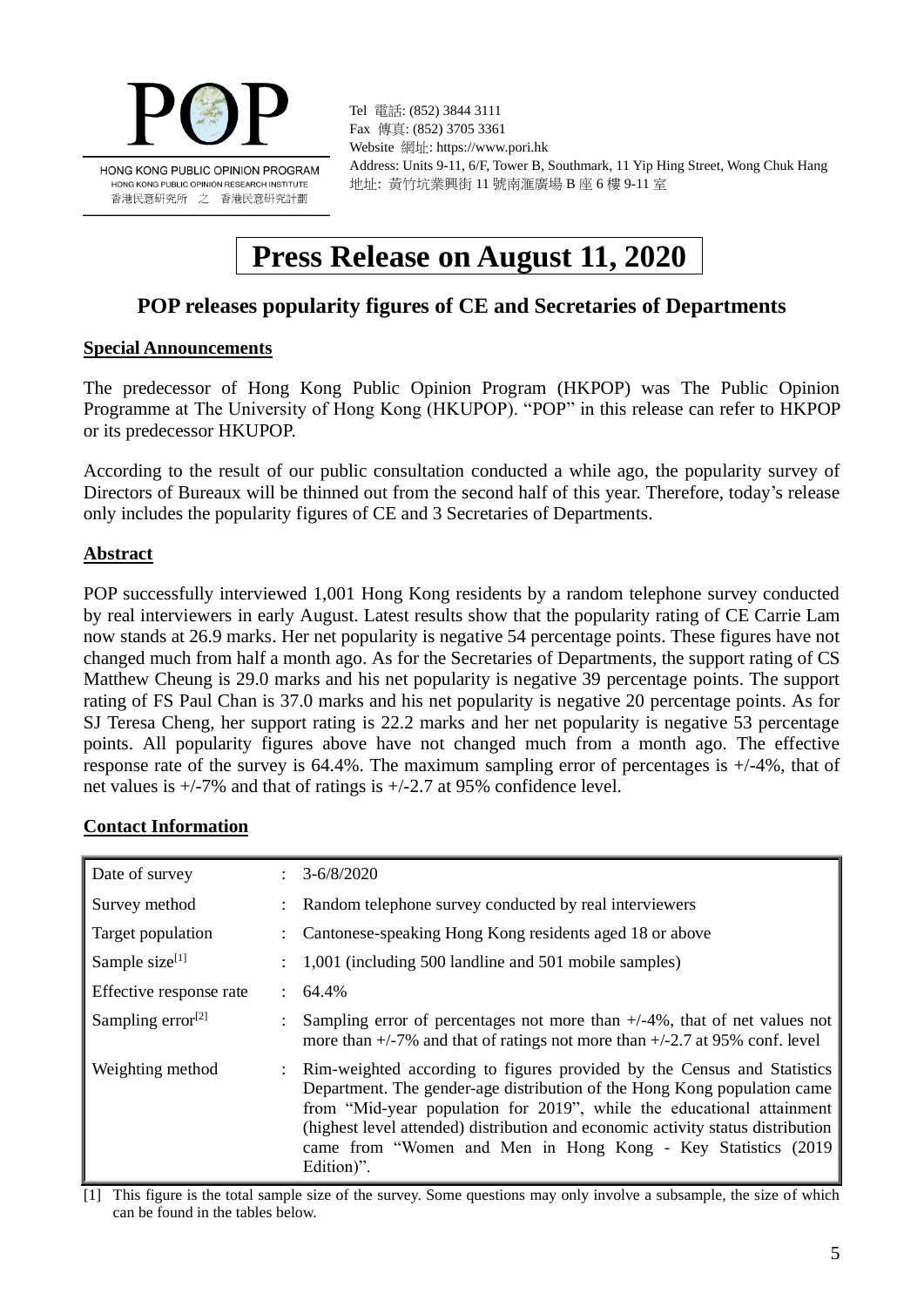[2] All error figures in this release are calculated at 95% confidence level. "95% confidence level" means that if we were to repeat a certain survey 100 times with different random samples, we would expect 95 times having the population parameter within the respective error margins calculated. Because of sampling errors, when quoting percentages, journalists should refrain from reporting decimal places, whereas one decimal place can be used when quoting rating figures.

### **Latest Figures**

| Date of survey                         | 19-21/5/20 1-4/6/20 |         |         |         | $15-18/6/20$ 6-9/7/20 20-24/7/20 | $3 - 6/8/20$       | Latest<br>change <sup>r</sup> |
|----------------------------------------|---------------------|---------|---------|---------|----------------------------------|--------------------|-------------------------------|
| Sample size                            | 1,001               | 1,002   | 1,002   | 1,001   | 1,029                            | 1,001              | --                            |
| Response rate                          | 55.6%               | 64.3%   | 54.1%   | 52.4%   | 62.5%                            | 64.4%              | --                            |
| Latest findings                        | Finding             | Finding | Finding | Finding | Finding                          | Finding &<br>error | --                            |
| Rating of CE Carrie Lam                | 28.3                | 27.8    | 29.0    | 29.0    | 28.9                             | $26.9 + (-2.1)$    | $-2.0$                        |
| Vote of confidence in CE Carrie Lam    | 19%                 | 18%     | 22%     | 23%     | $18\%$ <sup>[3]</sup>            | $19 + (-2%)$       | $- -$                         |
| Vote of no confidence in CE Carrie Lam | 73%                 | 72%     | 70%     | 69%     | 72%                              | $72 + (-3)$ %      | $+1\%$                        |
| Net approval rate                      | $-54%$              | $-54\%$ | $-48%$  | $-46%$  | $-53%$                           | $-54 + (-5\%$      | --                            |

Recent popularity figures of CE Carrie Lam are summarized as follows:

[3] The difference between the figure and the result from the previous survey has gone beyond the sampling error at 95% confidence level, meaning that the change is statistically significant prima facie. However, whether the difference is statistically significant is not the same as whether they are practically useful or meaningful, and different weighting methods could have been applied in different surveys.

Recent popularity figures of the three Secretaries of Departments under the accountability system are summarized below:

| Date of survey                                       |                        | 27/2-3/3/20 30/3-2/4/20 | $4 - 6/5/20$ | $1 - 4/6/20$ | $6 - 9/7/20$ | $3 - 6/8/20$                  | Latest<br>change |
|------------------------------------------------------|------------------------|-------------------------|--------------|--------------|--------------|-------------------------------|------------------|
| Sample size                                          | 646-675                | 672-685                 | 574-609      | 562-655      | 524-596      | 503-655                       |                  |
| Response rate                                        | 67.1%                  | 66.7%                   | 62.5%        | 64.3%        | 52.4%        | 64.4%                         | --               |
| Latest findings                                      | Finding                | Finding                 | Finding      | Finding      | Finding      | <b>Finding &amp;</b><br>error | --               |
| Rating of CS Matthew Cheung                          | $26.1^{[4]}$           | $29.5^{[4]}$            | 30.1         | 30.6         | 29.9         | $29.0 + (-2.4)$               | $-0.9$           |
| Vote of confidence in<br>CS Matthew Cheung           | 13%                    | 16%                     | 17%          | 19%          | 19%          | $16 + (-3%)$                  | $-3%$            |
| Vote of no confidence in<br><b>CS Matthew Cheung</b> | 56%                    | $50\%$ <sup>[4]</sup>   | 49%          | 51%          | 52%          | $55 + (-4%)$                  | $+4%$            |
| Net approval rate                                    | $-42%$                 | $-34\%$ <sup>[4]</sup>  | $-32%$       | $-32%$       | $-33%$       | $-39 + (-6%)$                 | $-6%$            |
| Rating of FS Paul Chan                               | $32.3^{[4]}$           | 32.4                    | 33.3         | 34.3         | 37.8         | $37.0 + (-2.5)$               | $-0.8$           |
| Vote of confidence in FS Paul Chan.                  | 22%[4]                 | 23%                     | 25%          | 26%          | 28%          | $26 + (-4%)$                  | $-2\%$           |
| Vote of no confidence in FS Paul Chan                | 50% [4]                | 49%                     | 49%          | 47%          | 44%          | $46 + (-4%)$                  | $+2\%$           |
| Net approval rate                                    | $-28\%$ <sup>[4]</sup> | $-26%$                  | $-24%$       | $-21%$       | $-16%$       | $-20 + (-7%)$                 | $-4%$            |
| Rating of SJ Teresa Cheng                            | 16.7                   | 18.7                    | 20.2         | 18.7         | 20.3         | $22.2 + (-2.7)$               | $+1.9$           |
| Vote of confidence in SJ Teresa Cheng                | 8%                     | 7%                      | 8%           | 11%          | 10%          | $15 + (-3%)$                  | $+4\%^{[4]}$     |
| Vote of no confidence in SJ Teresa Cheng             | 71%                    | 70%                     | 69%          | 72%          | 68%          | $67 + (-4%)$                  |                  |
| Net approval rate                                    | $-64%$                 | $-63%$                  | $-61%$       | $-61%$       | $-57%$       | $-53 + (-7%)$                 | $+5%$            |

[4] The difference between the figure and the result from the previous survey has gone beyond the sampling error at 95% confidence level, meaning that the change is statistically significant prima facie. However, whether the difference is statistically significant is not the same as whether they are practically useful or meaningful, and different weighting methods could have been applied in different surveys.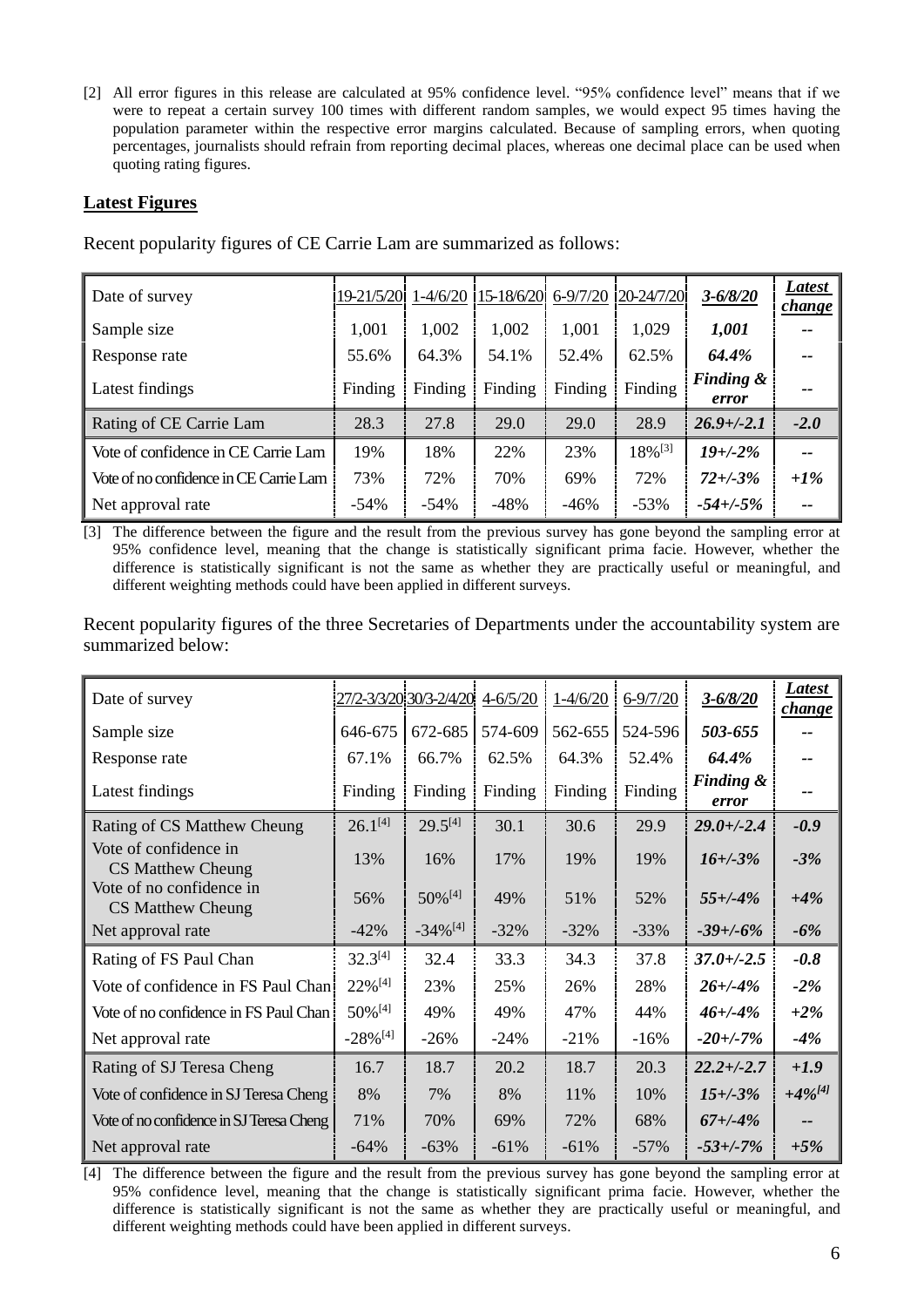Our latest survey shows that the popularity rating of CE Carrie Lam now stands at 26.9 marks. Her approval rate is 19%, disapproval rate 72%, giving a net popularity of negative 54 percentage points. All popularity figures have not changed much from half a month ago.

As for the Secretaries of Departments, the support rating of CS Matthew Cheung is 29.0 marks. His approval rate is 16%, disapproval rate 55%, giving a net popularity of negative 39 percentage points. The support rating of FS Paul Chan is 37.0 marks, approval rate 26%, disapproval rate 46%, thus a net popularity of negative 20 percentage points. As for SJ Teresa Cheng, her support rating is 22.2 marks, approval rate 15%, disapproval rate 67%, giving a net popularity of negative 53 percentage points. The popularity figures of the Secretaries of Departments have not changed much from a month ago.

### **Opinion Daily**

In 2007, POP started collaborating with Wisers Information Limited whereby Wisers supplies to POP a record of significant events of that day according to the research method designed by POP. These daily entries would then become "Opinion Daily" after they are verified by POP.

For some of the polling items covered in this press release, the previous survey was conducted from 6 to 9 July, 2020 while this survey was conducted from 3 to 6 August, 2020. During this period, herewith the significant events selected from counting newspaper headlines and commentaries on a daily basis and covered by at least 25% of the local newspaper articles. Readers can make their own judgment if these significant events have any impacts to different polling figures.

| 6/8/20  | Hong Kong confirms 91 local infections with coronavirus disease.                                                                       |
|---------|----------------------------------------------------------------------------------------------------------------------------------------|
| 5/8/20  | Hong Kong confirms 82 local infections with coronavirus disease.                                                                       |
| 3/8/20  | Hong Kong confirms 80 local infections with coronavirus disease.                                                                       |
| 1/8/20  | The first team from the National Health Commission arrives in Hong Kong.                                                               |
| 31/7/20 | The government postpones the Legislative Council election for a year.                                                                  |
| 30/7/20 | Nominations of 12 democrats for Legislative Council election are invalidated.                                                          |
| 29/7/20 | All-day dine-in ban takes effect, forcing people to eat in the streets.                                                                |
| 28/7/20 | HKU Council decides to dismiss Benny Tai with immediate effect.                                                                        |
| 27/7/20 | The government tightens restrictions of group gatherings to 2 people and imposes all-day<br>dine-in ban.                               |
| 26/7/20 | Hong Kong confirms 103 local infections with coronavirus disease.                                                                      |
| 25/7/20 | Hong Kong confirms 126 local infections with coronavirus disease, while over 100 patients<br>are waiting to be admitted to hospital.   |
| 24/7/20 | US Secretary of State Mike Pompeo delivers a speech on China policy, while China orders<br>the US to close its consulate in Chengdu.   |
| 23/7/20 | Hong Kong confirms 111 local infections with coronavirus disease.                                                                      |
| 22/7/20 | The US orders China to close its consulate in Houston within 72 hours.                                                                 |
| 22/7/20 | Hong Kong confirms 105 local infections with coronavirus disease.                                                                      |
| 21/7/20 | Hong Kong confirms 58 local infections with coronavirus disease.                                                                       |
| 20/7/20 | Hong Kong confirms 66 local infections with coronavirus disease.                                                                       |
| 19/7/20 | The government announces that some civil servants will work from home and makes wearing<br>of masks mandatory in indoor public places. |
| 18/7/20 | Hong Kong confirms 60 local infections with coronavirus disease.                                                                       |
| 17/7/20 | Hong Kong confirms 50 local infections with coronavirus disease.                                                                       |
| 16/7/20 | Hong Kong confirms 63 local infections with coronavirus disease.                                                                       |
| 15/7/20 | US President Donald Trump signs the Hong Kong Autonomy Act.                                                                            |